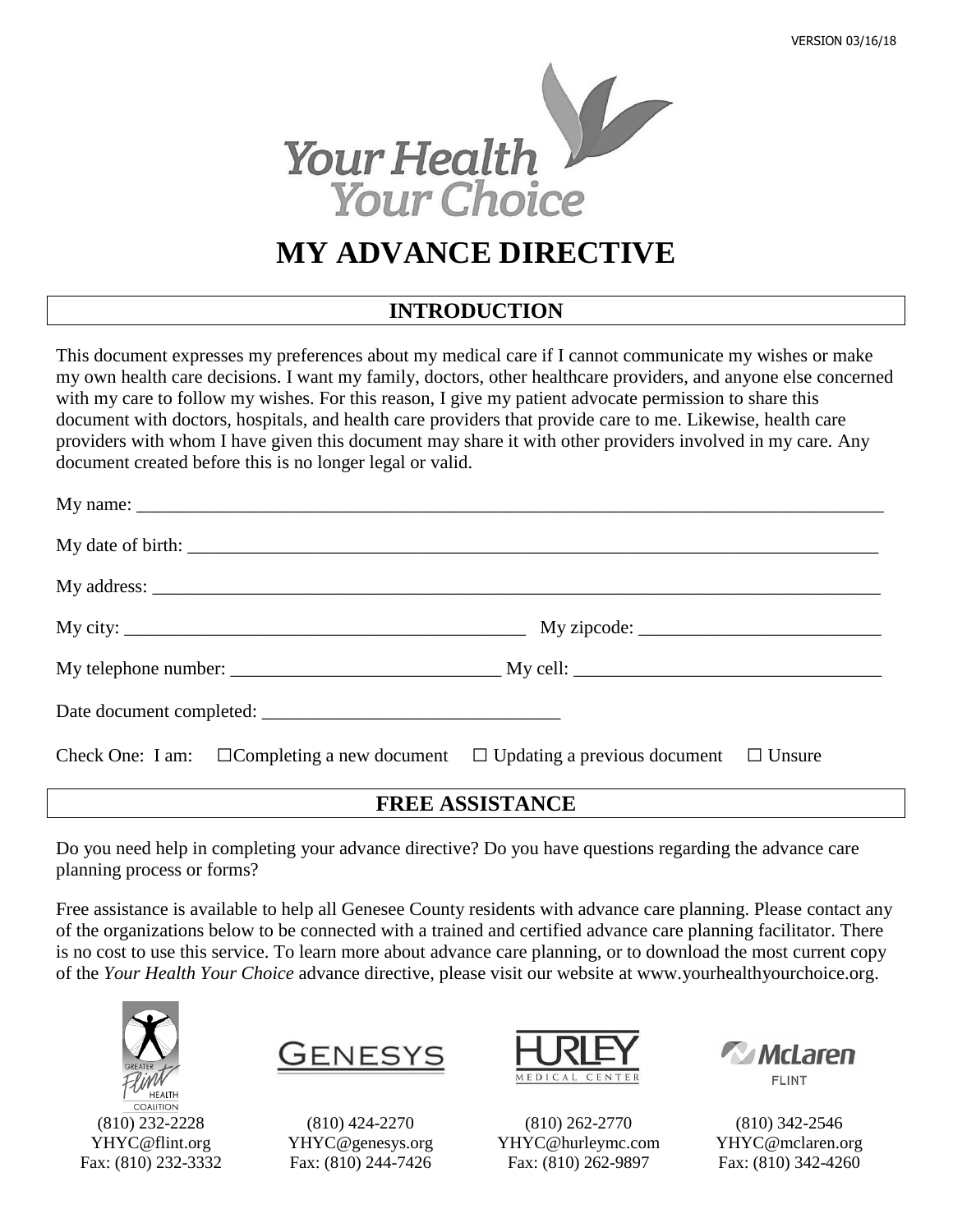# **MY CHOICE FOR MY PATIENT ADVOCATE**

If I am unable to communicate my wishes and health care decisions due to illness or injury, or if my health care providers have determined that I am not able to make my own health care decisions, I choose the following person(s) to represent my wishes and make my health care decisions. My patient advocate must follow my health care instructions in this document and any other instructions I have given to them and must make decisions that are in my best interest. I, the same of the person named below to be my primary choose the person named below to be my primary Patient Advocate: Name: \_\_\_\_\_\_\_\_\_\_\_\_\_\_\_\_\_\_\_\_\_\_\_\_\_\_\_\_\_\_\_\_\_\_\_\_\_\_\_\_\_\_ Relationship: \_\_\_\_\_\_\_\_\_\_\_\_\_\_\_\_\_\_\_\_\_\_\_\_\_\_\_\_\_\_ Address: Home Phone: \_\_\_\_\_\_\_\_\_\_\_\_\_\_\_\_\_\_\_\_\_\_\_\_\_\_\_\_\_\_\_\_\_\_ Work Phone: \_\_\_\_\_\_\_\_\_\_\_\_\_\_\_\_\_\_\_\_\_\_\_\_\_\_\_\_\_\_\_\_ Cell Phone: \_\_\_\_\_\_\_\_\_\_\_\_\_\_\_\_\_\_\_\_\_\_\_\_\_\_\_\_\_\_\_\_\_\_\_ If my primary patient advocate is not willing, able, or reasonably available to make a health care decision for me, I name as my alternative patient advocate (in the order listed): Name: \_\_\_\_\_\_\_\_\_\_\_\_\_\_\_\_\_\_\_\_\_\_\_\_\_\_\_\_\_\_\_\_\_\_\_\_\_\_\_\_\_\_ Relationship: \_\_\_\_\_\_\_\_\_\_\_\_\_\_\_\_\_\_\_\_\_\_\_\_\_\_\_\_\_\_ Address: \_\_\_\_\_\_\_\_\_\_\_\_\_\_\_\_\_\_\_\_\_\_\_\_\_\_\_\_\_\_\_\_\_\_\_\_\_\_\_\_\_\_\_\_\_\_\_\_\_\_\_\_\_\_\_\_\_\_\_\_\_\_\_\_\_\_\_\_\_\_\_\_\_\_\_\_\_\_\_\_\_\_ Home Phone: work Phone: Cell Phone: \_\_\_\_\_\_\_\_\_\_\_\_\_\_\_\_\_\_\_\_\_\_\_\_\_\_\_\_\_\_\_\_\_\_\_ Name: The example of the Relationship:  $\blacksquare$  Relationship:  $\blacksquare$ Address: Home Phone: \_\_\_\_\_\_\_\_\_\_\_\_\_\_\_\_\_\_\_\_\_\_\_\_\_\_\_\_\_\_\_\_\_\_ Work Phone: \_\_\_\_\_\_\_\_\_\_\_\_\_\_\_\_\_\_\_\_\_\_\_\_\_\_\_\_\_\_\_\_ Cell Phone: \_\_\_\_\_\_\_\_\_\_\_\_\_\_\_\_\_\_\_\_\_\_\_\_\_\_\_\_\_\_\_\_\_\_\_

**To act on my behalf, my patient advocate must read and sign the Patient Advocate's Acceptance on pages 9 and 10 of this advance directive document.**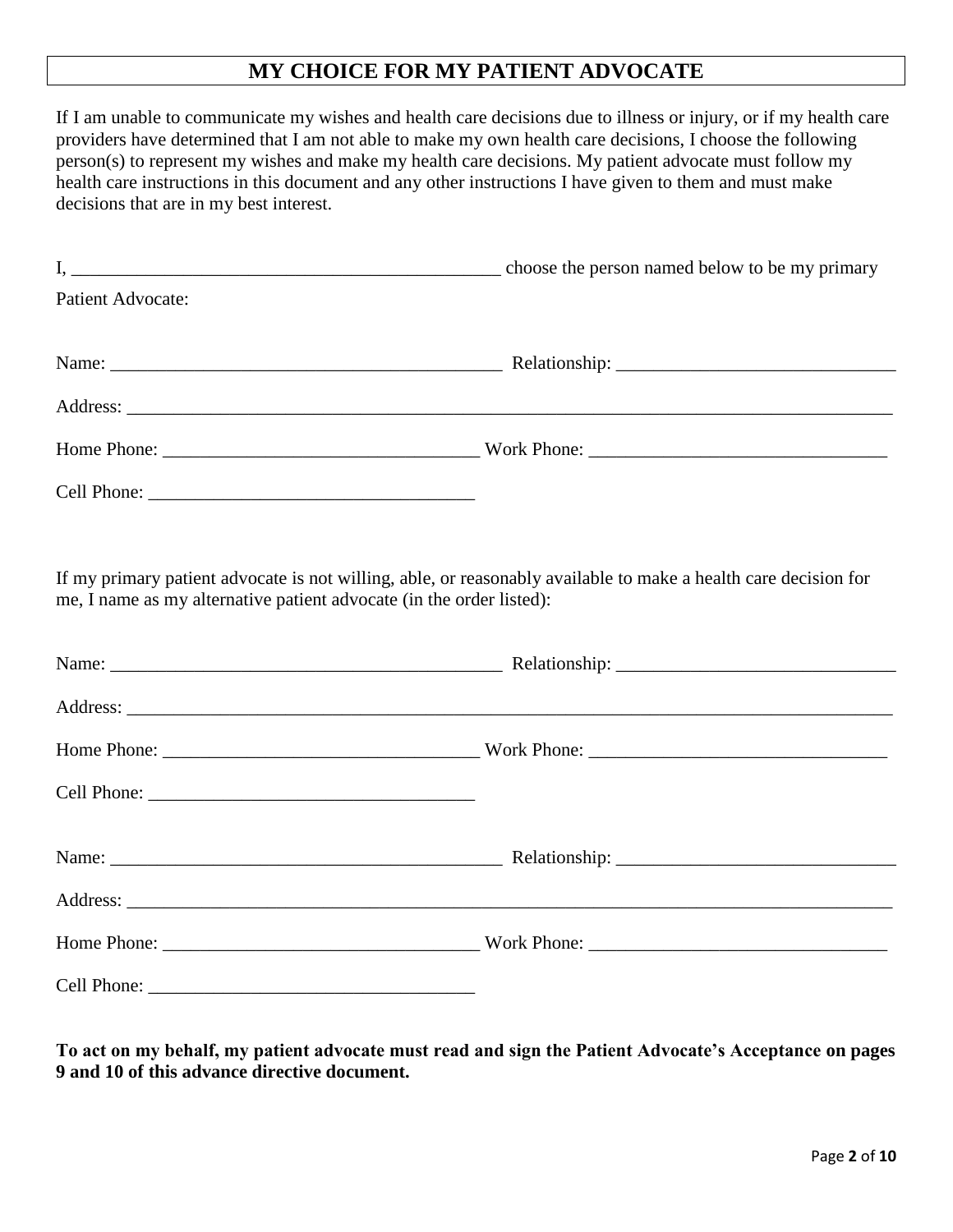# **MY HEALTHCARE INSTRUCTIONS**

#### **GENERAL INSTRUCTIONS**

When I am unable to speak for myself, I want my Patient Advocate to be able to:

- Make choices for me about my medical care or services, such as testing, medications, surgery, hospitalization, and hospice care. If treatment has been started, he or she can keep it going or have it stopped depending upon my specific instructions (see section on next page) or my best interest (if I have not included instructions);
- Interpret any instructions I have given in this form (or in other discussions) according to his or her understanding of my wishes, values, and beliefs;
- Review and release my medical records and personal files as needed for my medical care;
- Participate in deciding arrangements for my medical care, treatment and hospitalization in Michigan or any other state, as he or she thinks appropriate.

#### **Mental Health Advance Directive**

Michigan law gives individuals the right to complete an advance directive for their mental health treatment. Please contact your local community mental health agency (Genesee Health System) to learn of your rights regarding a mental health advance directive and for assistance in preparing the document.

### **INSTRUCTIONS FOR LIFE SUSTAINING TREATMENT (OPTIONAL)**

Life sustaining treatment is any medical device or procedure that increases your life expectancy by restoring or taking over a vital bodily function. This includes antibiotics and other medications, a breathing machine (ventilator), surgery, CPR, dialysis, and receiving food, water and other liquids through tubes.

With any choice I make regarding life-sustaining treatment, I understand that reasonable measures will be taken to keep me comfortable and free from pain as much as possible.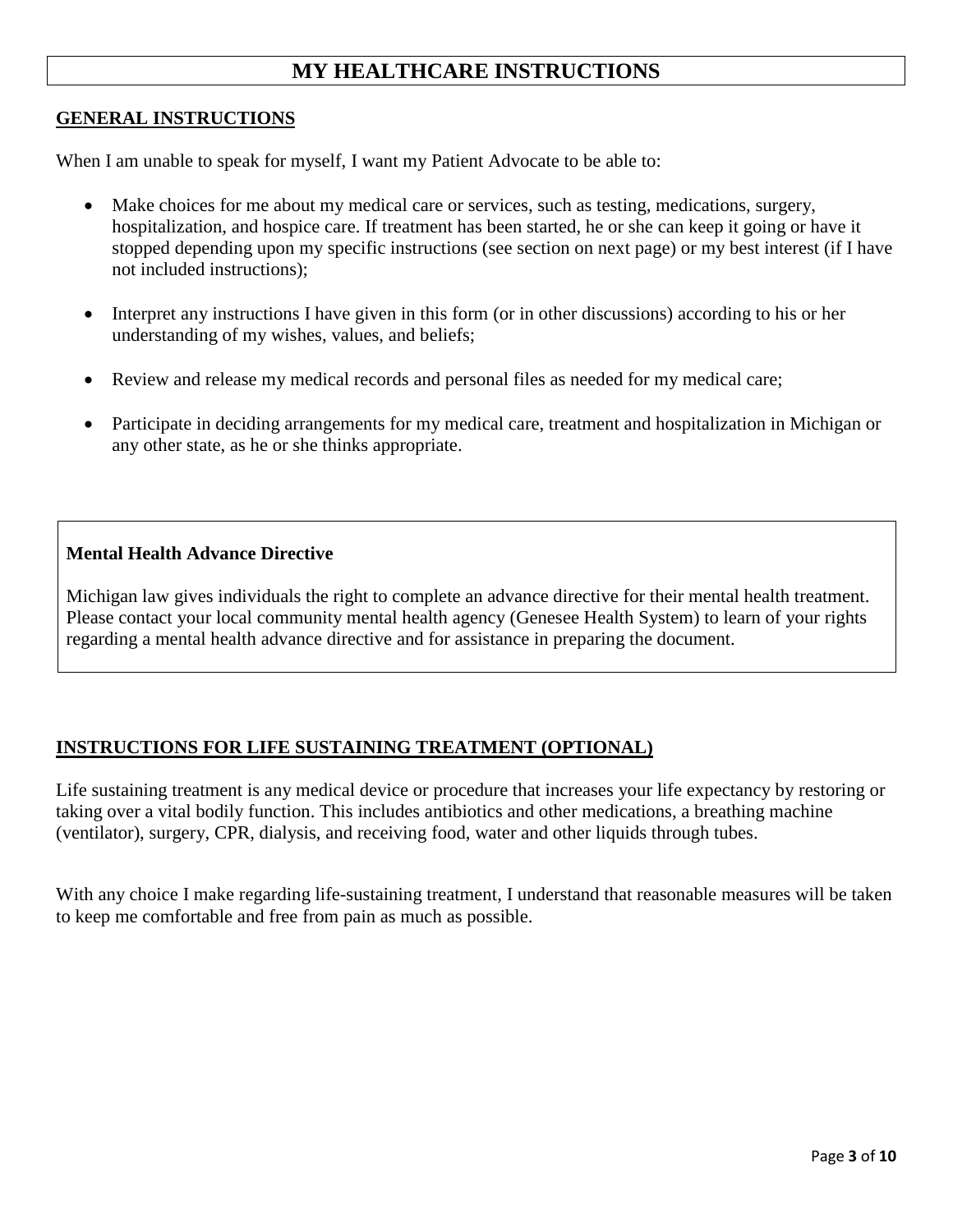I give my patient advocate permission to make the following decisions regarding my preferences for my health care and request my health care providers honor them should I become unable to communicate or make my own choices. I understand that I can choose one of the three instructions regarding life-sustaining treatment below. If I choose one, I will 1) check the box next to my choice, 2) sign my name below my choice, and 3) cross out the choices I do not want. I understand I do not have to pick any of these choices if I do not wish to do so.

### **Additional instructions pertaining to your choice may be outlined on the following page.**

#### □ **Choice #1**

I want to stop or withhold treatments that might be used to keep my body alive longer, if any of these conditions exist:

If it is reasonably certain that I will not recover my ability to interact meaningfully with my family, friends, and environment;

I am close to death;

I am terminally ill and these treatments would only artificially keep me alive longer;

I am in a coma and/or have severe, permanent brain damage and am not expected to recover;

The burdens of the medical treatment outweigh the benefits.

*This is my choice for treatment. I understand this decision could or would allow me to die.* **Signature: \_\_\_\_\_\_\_\_\_\_\_\_\_\_\_\_\_\_\_\_\_\_\_\_\_\_\_\_\_\_\_\_\_\_\_\_\_\_\_\_\_\_\_**

#### □ **Choice #2**

I want my life to be prolonged by life-sustaining treatment unless I am in a coma or vegetative state which my doctor reasonably believes is irreversible. Once my doctor concludes I am permanently unconscious, I do not want life-sustaining treatment to be given or continued.

*This is my choice for treatment. I understand this decision could or would allow me to die.* **Signature:**  $\blacksquare$ 

#### □ **Choice #3**

I want my life to be prolonged as long as possible regardless of my condition, quality of life, or chances for recovery. I wish for life-sustaining treatments to be provided consistent with sound medical practice.

*This is my choice for treatment.*  **Signature: \_\_\_\_\_\_\_\_\_\_\_\_\_\_\_\_\_\_\_\_\_\_\_\_\_\_\_\_\_\_\_\_\_\_\_\_\_\_\_\_\_\_\_**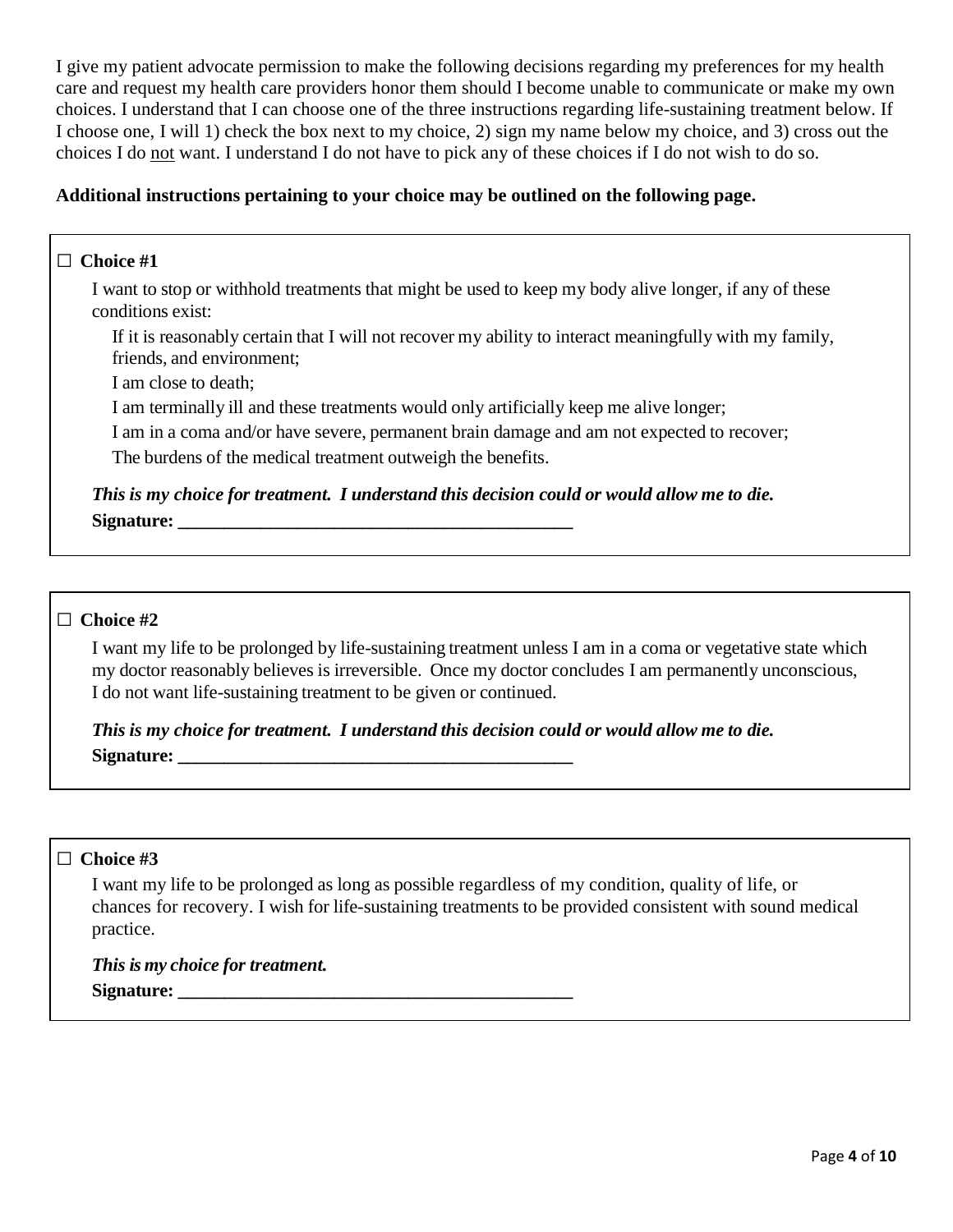### **ADDITIONAL INSTRUCTIONS (Optional):**

I want my patient advocate to follow the specific medical treatment instructions I have written and signed below. (These instructions may include your wishes regarding ventilators, dialysis, antibiotics, tube feedings, etc.) These instructions may complement in further detail or limit the General Instructions and Instructions for Life-Sustaining Treatment described on the preceding pages.

\_\_\_\_\_\_\_\_\_\_\_\_\_\_\_\_\_\_\_\_\_\_\_\_\_\_\_\_\_\_\_\_\_\_\_\_\_\_\_\_\_\_\_\_\_\_\_\_\_\_\_\_\_\_\_\_\_\_\_\_\_\_\_\_\_\_\_\_\_\_\_\_\_\_\_\_\_\_\_\_\_\_\_\_\_\_\_\_\_\_

\_\_\_\_\_\_\_\_\_\_\_\_\_\_\_\_\_\_\_\_\_\_\_\_\_\_\_\_\_\_\_\_\_\_\_\_\_\_\_\_\_\_\_\_\_\_\_\_\_\_\_\_\_\_\_\_\_\_\_\_\_\_\_\_\_\_\_\_\_\_\_\_\_\_\_\_\_\_\_\_\_\_\_\_\_\_\_\_\_\_

\_\_\_\_\_\_\_\_\_\_\_\_\_\_\_\_\_\_\_\_\_\_\_\_\_\_\_\_\_\_\_\_\_\_\_\_\_\_\_\_\_\_\_\_\_\_\_\_\_\_\_\_\_\_\_\_\_\_\_\_\_\_\_\_\_\_\_\_\_\_\_\_\_\_\_\_\_\_\_\_\_\_\_\_\_\_\_\_\_\_

My Signature \_\_\_\_\_\_\_\_\_\_\_\_\_\_\_\_\_\_\_\_\_\_\_\_\_\_\_\_\_\_\_\_\_\_\_\_\_\_\_\_\_\_\_\_\_\_\_\_\_\_\_\_\_\_\_\_\_\_\_\_\_

#### **DONATION OF MY ORGANS OR TISSUE:**

(Check one choice only and draw a line through the statements that you do not want.) For more information on organ donation, contact Gift of Life Michigan: (866) 500-5801 or online at www.giftoflifemichigan.org

 $\Box$  I wish to donate any organs or tissue if possible.

 $\Box$  I wish to donate only the following organs or parts if possible (name the specific organs or tissue):

 $\Box$  I do not want to donate any organ or tissue.

#### **MY HOPES AND WISHES (Optional but Encouraged):**

An individual's responses regarding their hopes and wishes have been shown to improve the patient advocate's ability to guide the healthcare decision making process.

\_\_\_\_\_\_\_\_\_\_\_\_\_\_\_\_\_\_\_\_\_\_\_\_\_\_\_\_\_\_\_\_\_\_\_\_\_\_\_\_\_\_\_\_\_\_\_\_\_\_\_\_\_\_\_\_

\_\_\_\_\_\_\_\_\_\_\_\_\_\_\_\_\_\_\_\_\_\_\_\_\_\_\_\_\_\_\_\_\_\_\_\_\_\_\_\_\_\_\_\_\_\_\_\_\_\_\_\_\_\_\_\_

\_\_\_\_\_\_\_\_\_\_\_\_\_\_\_\_\_\_\_\_\_\_\_\_\_\_\_\_\_\_\_\_\_\_\_\_\_\_\_\_\_\_\_\_\_\_\_\_\_\_\_\_\_\_\_\_

\_\_\_\_\_\_\_\_\_\_\_\_\_\_\_\_\_\_\_\_\_\_\_\_\_\_\_\_\_\_\_\_\_\_\_\_\_\_\_\_\_\_\_\_\_\_\_\_\_\_\_\_\_\_\_\_

 $\overline{\phantom{a}}$  ,  $\overline{\phantom{a}}$  ,  $\overline{\phantom{a}}$  ,  $\overline{\phantom{a}}$  ,  $\overline{\phantom{a}}$  ,  $\overline{\phantom{a}}$  ,  $\overline{\phantom{a}}$  ,  $\overline{\phantom{a}}$  ,  $\overline{\phantom{a}}$  ,  $\overline{\phantom{a}}$  ,  $\overline{\phantom{a}}$  ,  $\overline{\phantom{a}}$  ,  $\overline{\phantom{a}}$  ,  $\overline{\phantom{a}}$  ,  $\overline{\phantom{a}}$  ,  $\overline{\phantom{a}}$ 

I want my patient advocate and loved ones to know my following thoughts and feelings:

- 1. The things that make life most worth living to me are:
- 2. My thoughts and feelings about how and where I would like to die: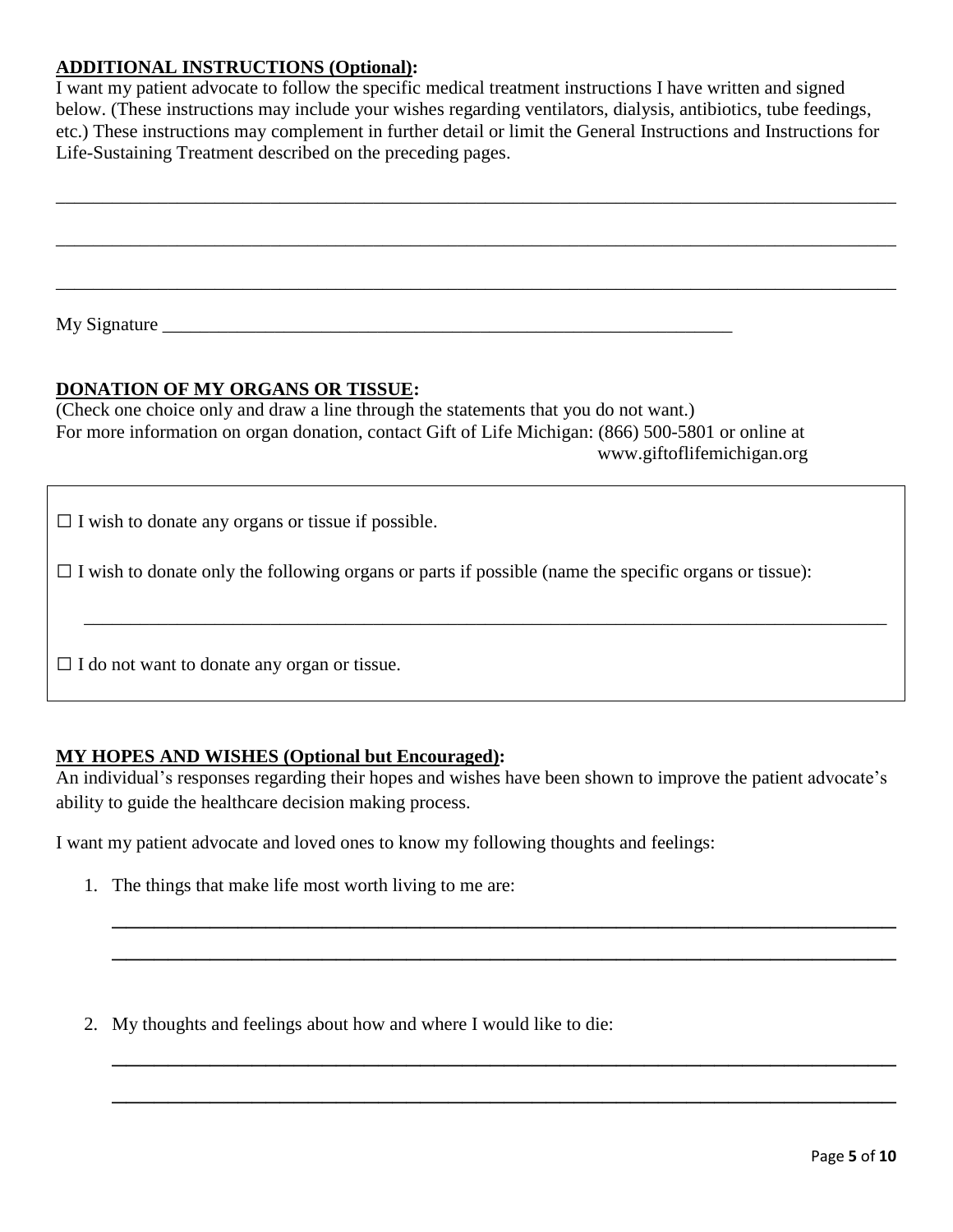3. To assist my loved ones and providers in understanding what I value, *I have checked the box that best describes how I feel about each statement:*

| <b>Conditions I would or would not be</b><br>willing to live with                                  | Acceptable | Somewhat<br>worth<br>living | <b>Not</b><br>worth<br>living | Don't<br>know |
|----------------------------------------------------------------------------------------------------|------------|-----------------------------|-------------------------------|---------------|
| I can no longer recognize or interact with family / friends.                                       |            |                             |                               |               |
| I can no longer think clearly $- I$ am confused all the time.                                      |            |                             |                               |               |
| I can no longer walk but get around in a wheelchair.                                               |            |                             |                               |               |
| My care needs require permanent nursing home residence.                                            |            |                             |                               |               |
| I am in severe pain most of the time.                                                              |            |                             |                               |               |
| I am in severe discomfort most of the time (such as nausea,<br>diarrhea, and shortness of breath). |            |                             |                               |               |
| I need a feeding tube to keep me alive.                                                            |            |                             |                               |               |
| I need a kidney dialysis machine to keep me alive.                                                 |            |                             |                               |               |
| I need a breathing machine to keep me alive.                                                       |            |                             |                               |               |
| I can no longer control my bladder/bowels.                                                         |            |                             |                               |               |
| I need someone to take care of me 24 hours a day.                                                  |            |                             |                               |               |

4. If I am nearing my death, I want my loved ones to know that I would appreciate the following for comfort and support (Family members, pets, rituals, prayers, music, etc.):

\_\_\_\_\_\_\_\_\_\_\_\_\_\_\_\_\_\_\_\_\_\_\_\_\_\_\_\_\_\_\_\_\_\_\_\_\_\_\_\_\_\_\_\_\_\_\_\_\_\_\_\_\_\_\_\_

\_\_\_\_\_\_\_\_\_\_\_\_\_\_\_\_\_\_\_\_\_\_\_\_\_\_\_\_\_\_\_\_\_\_\_\_\_\_\_\_\_\_\_\_\_\_\_\_\_\_\_\_\_\_\_\_

5. Religious affiliation:

I am of the \_\_\_\_\_\_\_\_\_\_\_\_\_\_\_\_\_\_\_\_\_\_\_\_\_\_\_\_\_\_\_\_\_\_\_\_\_\_\_\_\_ faith, and am a member of

 $\text{faith community in (city)}$ 

\_\_\_\_\_\_\_\_\_\_\_\_\_\_\_\_\_\_\_\_\_\_\_\_\_\_\_\_\_\_\_\_\_\_\_\_\_\_\_\_\_\_\_\_\_\_\_\_\_\_\_\_\_\_\_\_

\_\_\_\_\_\_\_\_\_\_\_\_\_\_\_\_\_\_\_\_\_\_\_\_\_\_\_\_\_\_\_\_\_\_\_\_\_\_\_\_\_\_\_\_\_\_\_\_\_\_\_\_\_\_\_\_

\_\_\_\_\_\_\_\_\_\_\_\_\_\_\_\_\_\_\_\_\_\_\_\_\_\_\_\_\_\_\_\_\_\_\_\_\_\_\_\_\_\_\_\_\_\_\_\_\_\_\_\_\_\_\_\_

I would like to include in my funeral, if possible, the following (people, music, rituals, etc.):

6. Other wishes/instructions: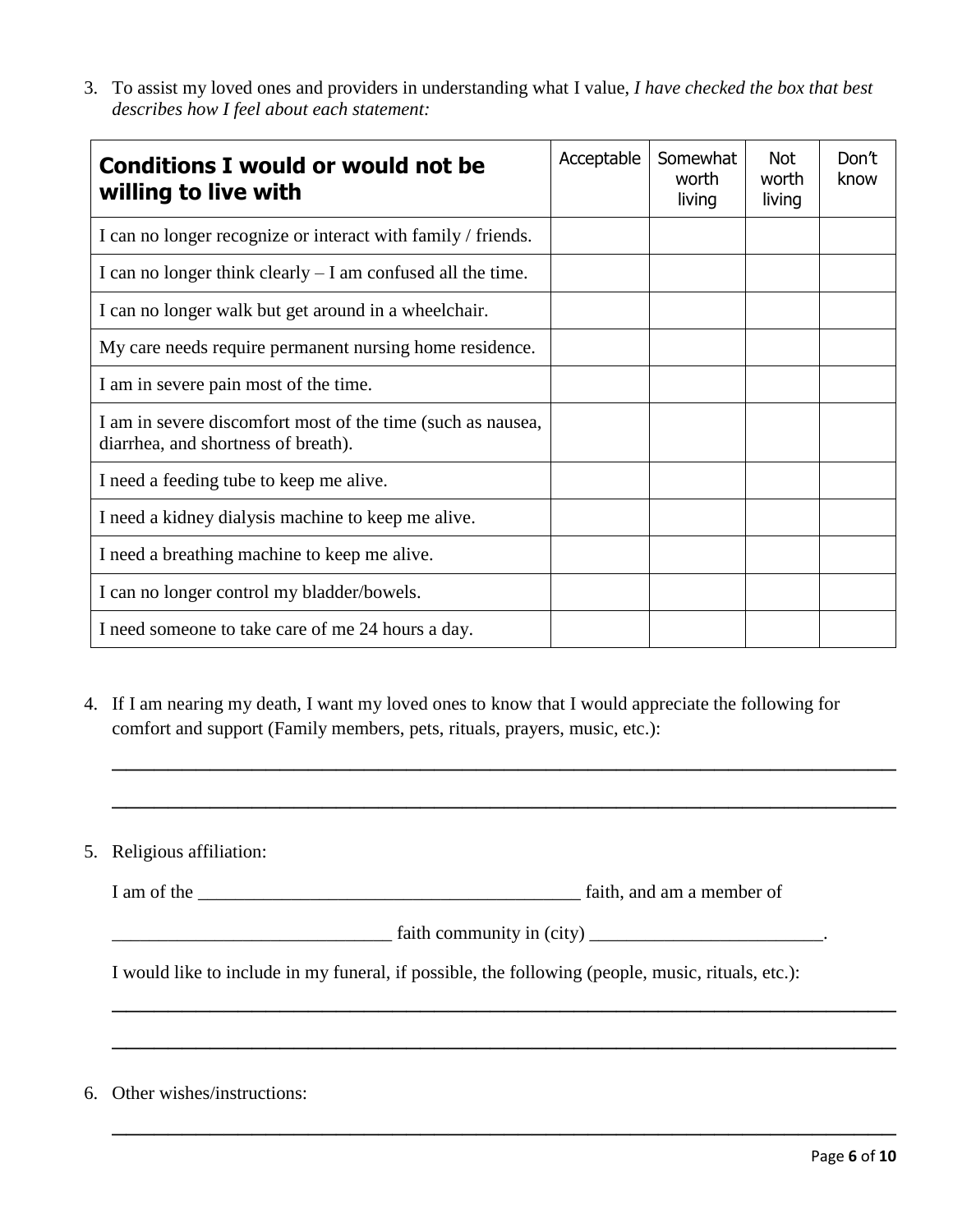# **MAKING MY ADVANCE DIRECTIVE LEGAL**

#### **Patient Signature**

I am providing these instructions of my own free will. I have not been required to give them in order to receive care or have care withheld or withdrawn. I am at least eighteen (18) years old and of sound mind.

| Signature:            | Date |
|-----------------------|------|
|                       |      |
| Name (Print or Type): |      |

#### **Witness Statement and Signature**

I personally saw the above named individual sign this form, and I believe that he or she did so voluntarily and without duress, fraud, or undue influence. By signing this document as a witness, I certify that I am:

- At least 18 years of age.
- Not the Patient Advocate or alternative appointed by the person signing this document.
- Not the spouse, parent, child, grandchild, brother or sister of the person signing this document.
- Not directly financially responsible for the person's health care.
- Not a health care provider directly serving the person at this time.
- Not an employee of a health care or insurance provider directly serving the person at this time.
- Not aware that I am entitled to or have a claim against the person's estate.

#### Witness signatures must be dated the same date as the patient.

#### **Witness Number 1:**

| <b>Witness Number 2:</b>                                                                                                                                                                                                           |  |
|------------------------------------------------------------------------------------------------------------------------------------------------------------------------------------------------------------------------------------|--|
|                                                                                                                                                                                                                                    |  |
|                                                                                                                                                                                                                                    |  |
| Address: <u>Note</u> 2008. The second state of the second state of the second state of the second state of the second state of the second state of the second state of the second state of the second state of the second state of |  |
|                                                                                                                                                                                                                                    |  |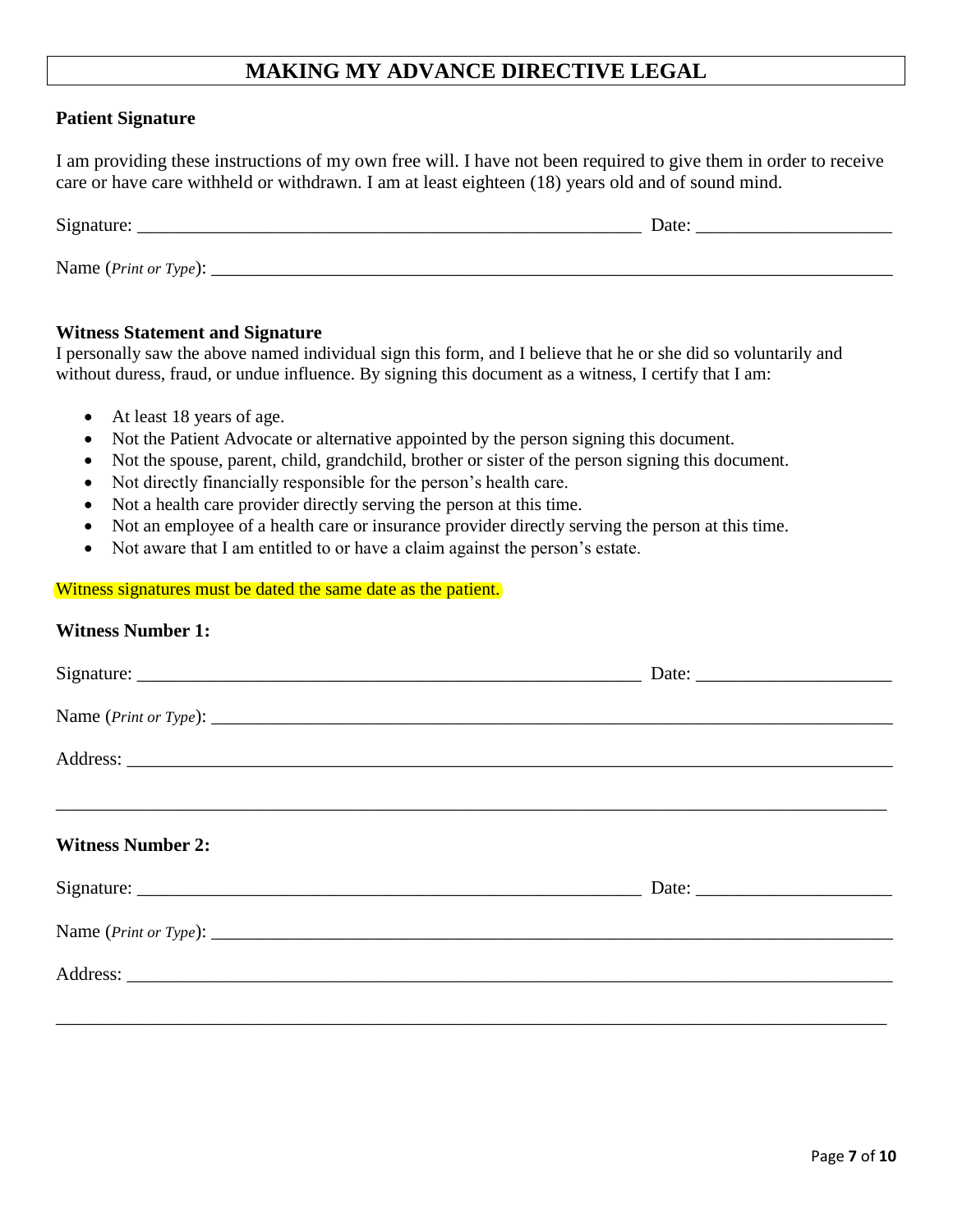# **MY PATIENT ADVOCATE'S ACCEPTANCE**

Patient Name: \_\_\_\_\_\_\_\_\_\_\_\_\_\_\_\_\_\_\_\_\_\_\_\_\_\_\_\_\_\_\_\_\_\_\_\_\_\_\_\_\_\_\_\_\_\_ Patient Date of Birth: \_\_\_\_\_\_\_\_\_\_\_\_\_

The person named above has asked you to serve as his or her Patient Advocate (or as an alternate or "back up" Patient Advocate).

Before agreeing to take on that responsibility and signing this form, please carefully read:

- 1. The previous "My Choice for My Patient Advocate" section of this advance directive which the named person has completed.
- 2. The *Your Health Your Choice* Advance Care Planning Guide, which provides important information and instructions.

### **Most importantly, take the time to talk to the person choosing you as Patient Advocate so that you can gain the knowledge you need to allow you to make the decisions he or she would want made.**

If you are willing to accept the role of Patient Advocate, please read and sign the following statement. Your signature does NOT need to be witnessed or notarized.

I accept the patient's selection of me as Patient Advocate. I understand and agree to take reasonable steps to follow the desires and instructions of the patient as indicated in the "My Choice for Patient Advocate" form (or in other written or spoken instructions from the patient).

I also understand and agree that:

- a. This appointment shall not become effective unless the patient is unable to participate in medical or mental health treatment decisions, as applicable.
- b. I will not exercise powers concerning the patient's care, custody, medical or mental health treatment that the patient - if the patient were able to participate in the decision - could not have exercised on his or her own behalf.
- c. I cannot make a medical treatment decision to withhold or withdraw treatment from a patient who is pregnant if that would result in the patient's death, even if these were the patient's wishes.
- d. I can make a decision to withhold or withdraw treatment which would allow the patient to die only if he or she has expressed clearly that I am permitted to make such a decision, and understand that such a decision could or would allow his or her death.
- e. I may not receive payment for serving as Patient Advocate, but I can be reimbursed for actual and necessary expenses which I incur in fulfilling my responsibilities.
- f. I am required to act in accordance with the standards of care applicable to fiduciaries when acting for the patient and shall act consistent with the patient's best interests. The known desires of the patient expressed or evidenced while the patient is able to participate in medical or mental health treatment decisions are presumed to be in the patient's best interests.
- g. The patient may revoke his or her appointment of me as Patient Advocate at any time and in any manner sufficient to communicate an intent to revoke.
- h. The patient may waive the right to revoke a designation as to the power to exercise mental health treatment decisions, and if such waiver is made, the patient's ability to revoke as to certain mental health treatment will be delayed for 30 days after the patient communicates his or her intent to revoke.
- i. I may revoke my acceptance of my role as Patient Advocate any time and in any manner sufficient to communicate an intent to revoke.
- j. A patient admitted to a health facility or agency has the rights enumerated in Section 20201 of the Michigan Public Health Code, 1978 PA 368, MCL 333.20201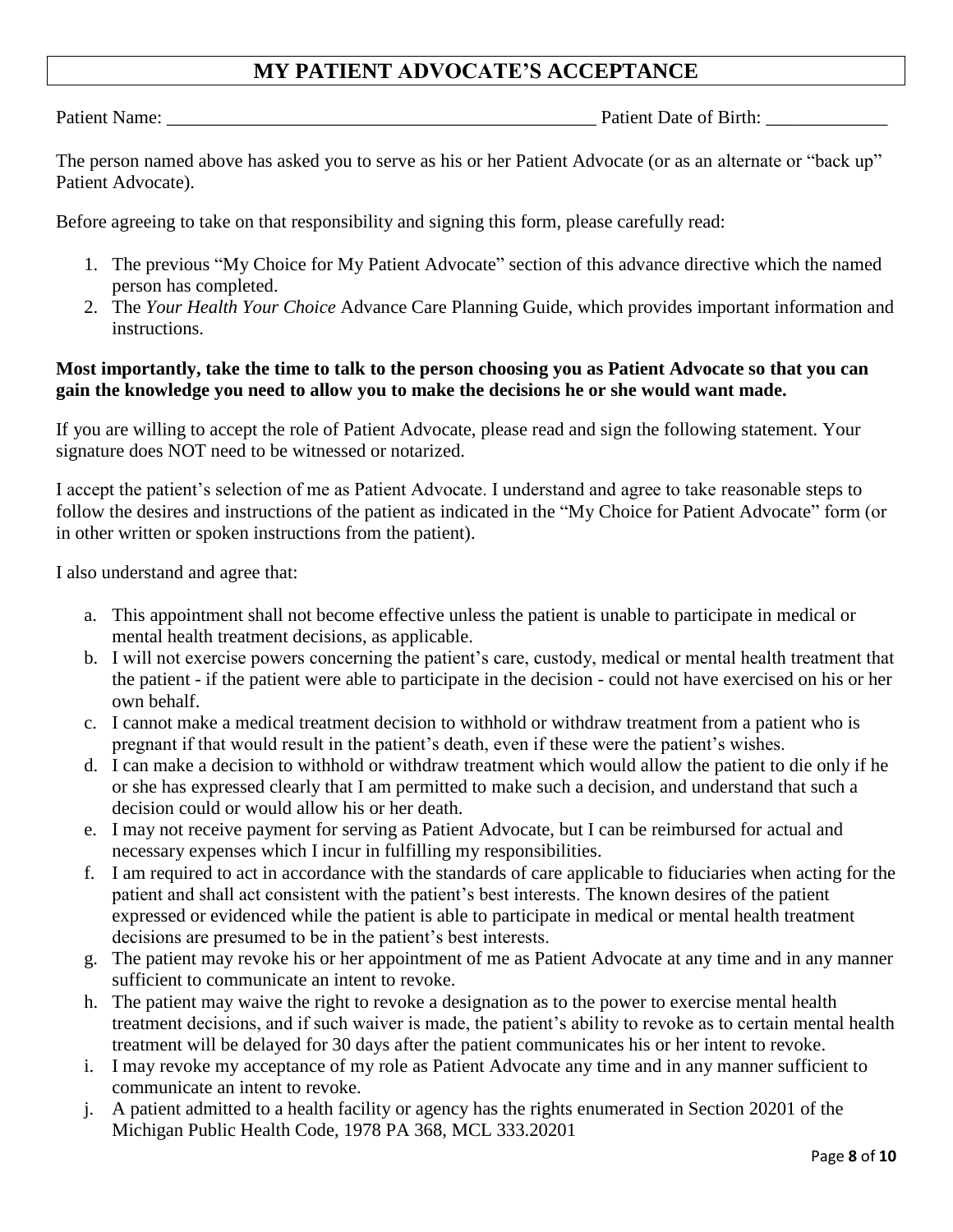If I am unavailable to act after reasonable effort to contact me, I delegate my authority to the person the patient has designated as the alternate Patient Advocate. The alternate Patient Advocate is authorized to act until I become available to act.

Patient advocate(s) acceptance signature/date must be on or after the patient and witness signatures/dates on page 7.

| <b>Patient Advocate</b>                                                                                                 |  |
|-------------------------------------------------------------------------------------------------------------------------|--|
| <b>Alternative Patient Advocate</b><br>,我们也不会有什么?""我们的人,我们也不会不会不会。""我们的人,我们也不会不会不会不会。""我们的人,我们也不会不会不会不会。""我们的人,我们也不会不会不 |  |
| <b>Alternative Patient Advocate</b><br>Name $(Print \ or \ Type)$ :                                                     |  |